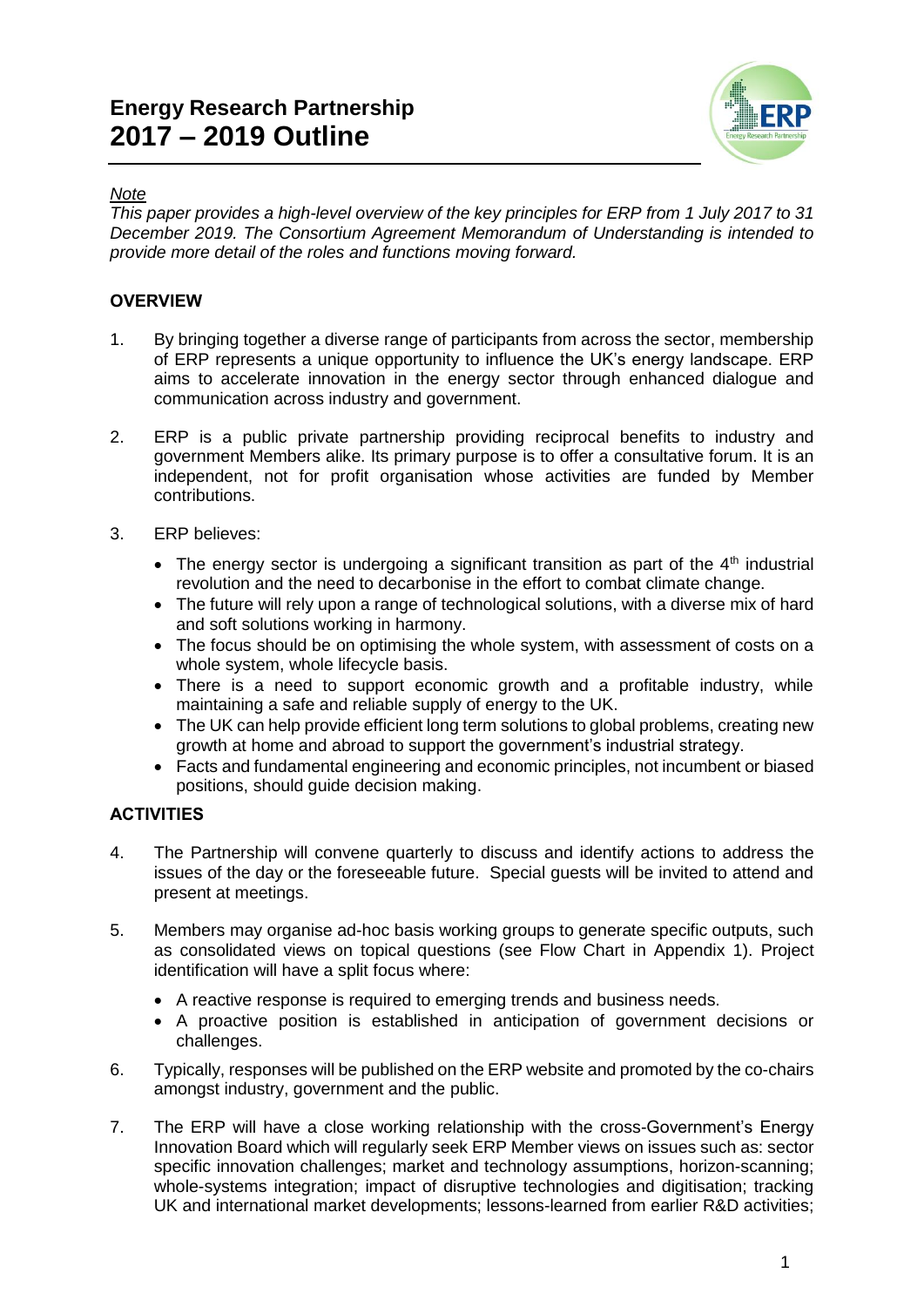

main market drivers and an enabling policy framework; new business models; and the interaction between national-scale and decentralised solutions.

8. The ERP will cease to employ an Analysis team to support Partnership activities. The expectation is that activities will continue on the current basis, however with working groups managed by Members with focussed outputs to maximise the value from Member input. There may also be the opportunity to use the Member's convening power to draw upon technical support from other organisations and universities.

#### *MEMBERSHIP*

- 9. Membership is by invitation by an existing Member and is reserved for senior level decision makers in industry and government. Members may delegate within their organisation to support partnership activities.
- 10. Members will receive the following benefits:
	- Briefings, debate and networking at up to four plenary sessions per year.
	- Networking at two post plenary lunches per year and at two post plenary evening functions per year.
	- Option to attend an annual private dinner ('Leaders' forum').
	- Members will be able to propose projects to the Executive Committee for consideration by ERP Members.
	- Invitation to join Working Groups to address Proposals.
	- Early sight of ERP Responses ahead of plenary meeting endorsement.
	- Priority access to report launch events and post plenary meetings.
	- ERP will have a key link in to the EIB, and will offer a conduit for Members to support and challenge the EIB's work.
	- Access to a private Members directory and ERP distribution list.
- 11. Members will contribute towards the administration and venue costs of convening the parties and organising working groups. To support efficient operations, a part time administrator will be employed (Option 1). If Members agree to additional investment, a full time technical secretary will also be employed to support working groups (Option 2).
- 12. Private Member contributions will be weighted in proportion to the scale of the business, with four bands of Membership. The lowest band will be applicable to Small and Medium Enterprises (SMEs). See table below for proposed contributions.

|                    | <b>Annual Member contribution</b>                                                    |                                                                                      |
|--------------------|--------------------------------------------------------------------------------------|--------------------------------------------------------------------------------------|
| UK annual turnover | <b>Option</b><br>$\overline{\phantom{0}}$<br>Administrative<br>support<br>and events | <b>Option 2 - Administrative</b><br>support,<br>events<br>and<br>technical secretary |
| SME < £25m         | £1,000                                                                               | £2,000                                                                               |
| £25m<£250m         | £2,000                                                                               | £4,000                                                                               |
| £250m<£2.5B        | £4,000                                                                               | £6,000                                                                               |
| >E2.5B             | £6,000                                                                               | £10,000                                                                              |
| <b>Public</b>      | £6,000                                                                               | £10,000                                                                              |
| <b>Advisory</b>    | £1,000                                                                               | £1,000                                                                               |

13. Advisory Members will be invited to ensure independence, moderate and promote impartiality to the group. Advisory Members will be asked to make a small contribution to cover annual expenses.